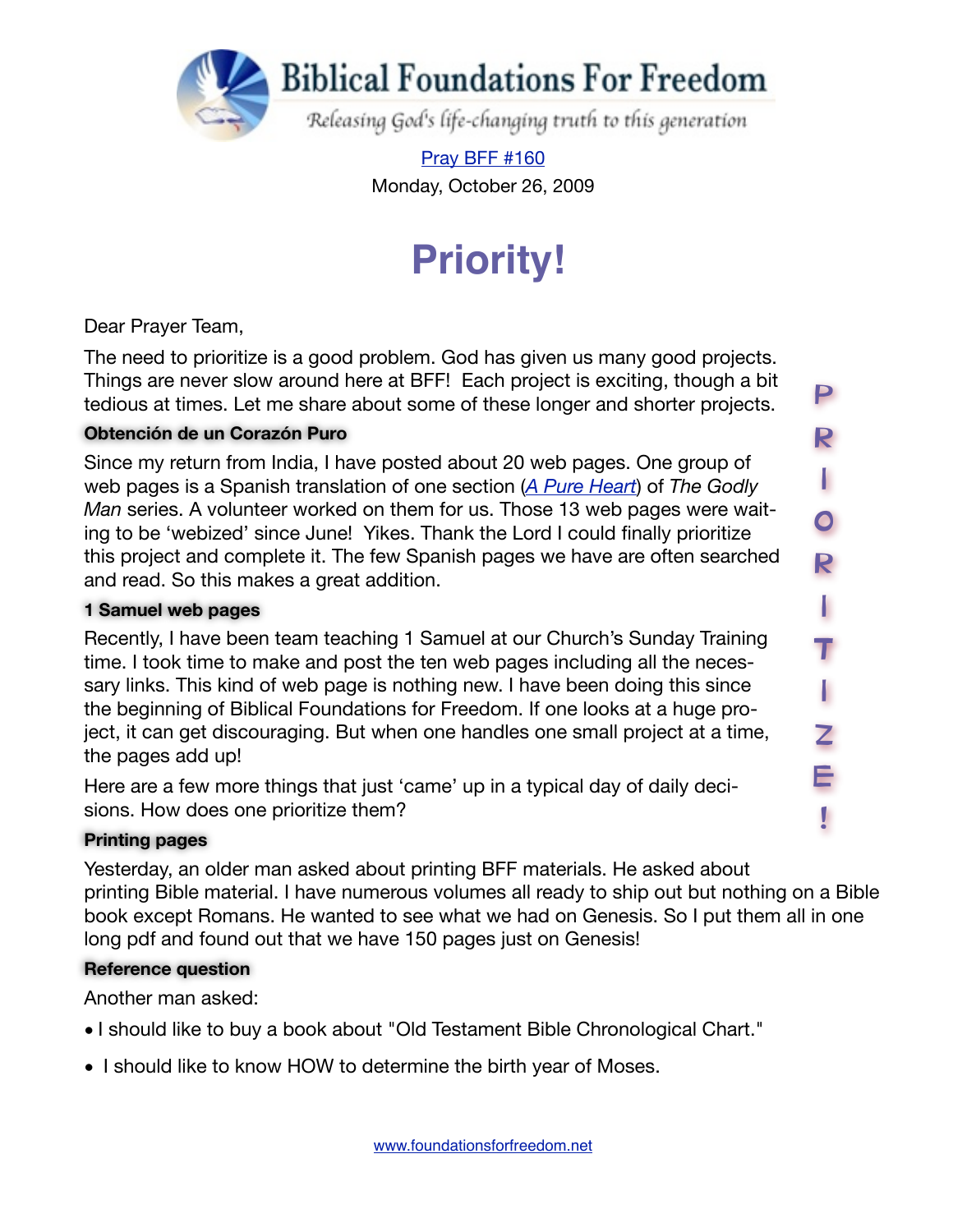This was interesting. I don't have such a book! Why is he asking me this? I have done work on the genealogies of Genesis 5 and 12 and developed some chronological charts but not a book! Should I answer him? I did take a few minutes. See below on how I answered him.

I do not have a book that addresses that issue but only charts. As to how to determine his (Moses') birth year, this is actually a bit more tedious. We know his ministry to be about 1500 bc. if you want more info, check out the files below. The main reason of the difficulty is that God started a new chronology of sorts when He started the Old Covenant through Moses. It gets a bit technical. Study in order. <http://www.foundationsforfreedom.net/References/OT/Pentateuch/Genesis/05Flood/Genesis05Chart.html> [http://www.foundationsforfreedom.net/Article/Bible/OT/Pentateuch/Exodus\\_Introduction.pdf](http://www.foundationsforfreedom.net/Article/Bible/OT/Pentateuch/Exodus_Introduction.pdf) See largely page 3.

#### **Support or teaching pleas**

Another letter (usually several emails like this a week) asks me to consider teaching and supporting their ministry financially. I usually cannot. But these are pastors, often very sincere. I praise God for the opportunity to see what God is doing all around the world. In this case, because I met this man before, I need to give him a more serious answer. I am also planning to return to Kenya, and so I just might be able to visit his area (though probably not). In any case, I will not be able to contribute to his mission. I pray that my heart would not become calloused toward the many genuine needs that come my way. It is hard to say no, no and no.

Each of these 'projects,' whether small or large, become challenges to my limited time. I have many other translations to post. I am spending some concentrated time doing final editing for two new books. I still have very little time to do the extra work to have such books printed into a book format. That would take about 1 extra week per book.

Do keep me and the ministry in your prayers. These are just some of the priority decisions in the ministry. These projects reflect BFF's priorities: creation, instruction and distribution. I will share about some major projects in a future letter.

### **Praise!**

- (1) God is changing people through BFF materials!
- (2) We had the largest daily viewing of web pages recently! More than 13,000 in one day.
- (3) Paul has been recently able to get more than twenty web pages up.
- (4) Good progress on major editing of one book.
- (5) Production of 3 ten minute Youtube thought provoking videos on Christian living. This is something new. (Search [paulb3276](http://www.youtube.com/results?search_query=paulb3276&search_type=&aq=f) at youtube.com)
	- **(1) [Two Aspects of God's Calling](http://www.youtube.com/watch?v=BQwK-er5jGI)**
	- **[\(2\) Seeking God's Will](http://www.youtube.com/watch?v=20AbEasbSNk)**
	- **(3) [The Deadly Cycle: Understanding Temptation's Power](http://www.youtube.com/watch?v=APZCYg7ioig&feature=related)**